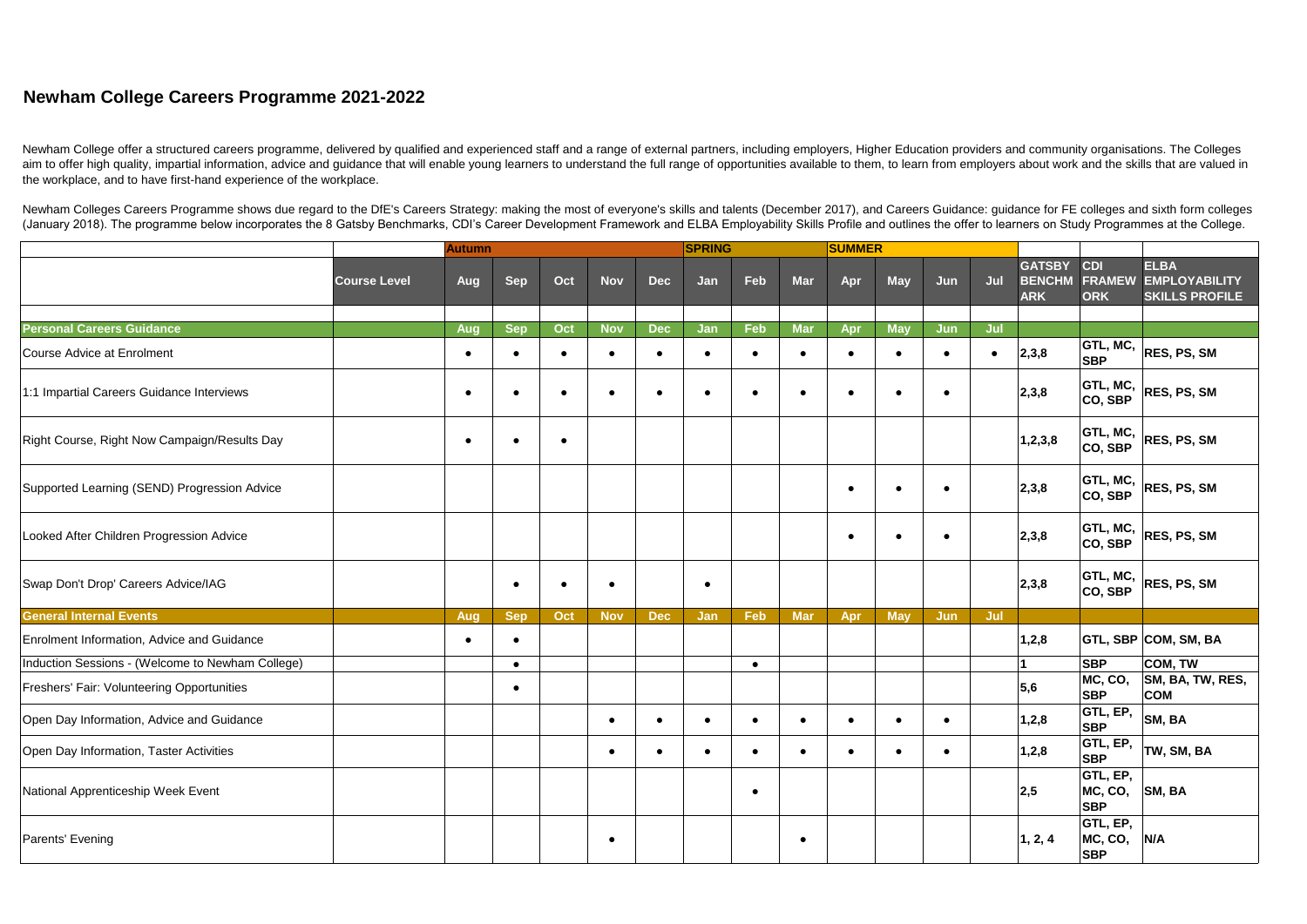| College Internal Progression Event             |            |            |           |            |            |           |           |            | $\bullet$ | $\bullet$  |            |           | 3,4,7,8           | GTL, EP,<br>MC, CO,<br><b>SBP</b>                                                                                         | $\vert$ SM, BA                 |
|------------------------------------------------|------------|------------|-----------|------------|------------|-----------|-----------|------------|-----------|------------|------------|-----------|-------------------|---------------------------------------------------------------------------------------------------------------------------|--------------------------------|
| Careers & Employability Fair                   |            |            |           |            |            |           |           | $\bullet$  |           |            |            |           | 2,3,5             | GTL, EP,<br>MC, CO,<br><b>SBP</b>                                                                                         | $\vert$ SM, BA                 |
| Summer Fair: Volunteering Opportunities        |            |            |           |            |            |           |           |            |           |            | $\bullet$  |           | $\vert 5,6 \vert$ | GTL, EP,<br>MC, CO,<br><b>SBP</b>                                                                                         | SM, BA, TW, RES,<br><b>COM</b> |
| Employer Mock Interviews (ELBA)                |            |            |           |            |            |           | $\bullet$ | $\bullet$  |           |            |            |           | 1,3               | GTL, EP,<br><b>SBP</b>                                                                                                    | $MC, CO, CO$ COM, SM           |
| <b>General External Events</b>                 | Aug        | <b>Sep</b> | Oct       | <b>Nov</b> | <b>Dec</b> | Jan       | Feb       | <b>Mar</b> | Apr       | <b>May</b> | Jun        | Jul       |                   |                                                                                                                           |                                |
| CollegesLive                                   |            |            | $\bullet$ |            |            |           |           |            |           | $\bullet$  |            |           | 5                 | <b>GTL, MC,</b><br><b>BLW</b>                                                                                             | $\vert$ SM, BA                 |
| Skills London                                  |            |            |           | $\bullet$  |            |           |           |            |           |            |            |           | 2,3               | <b>GTL, EP.</b><br>$\left \begin{array}{c} \text{MC}, \\ \text{CO}, \text{ BLW}, \end{array}\right $ SM, BA<br><b>SBP</b> |                                |
| The Big Bang Fair                              |            |            |           |            |            |           |           |            |           |            | $\bullet$  |           | 2,3               | <b>GTL, EP.</b><br>MC,<br>$ $ CO, BLW, $ $ SM, BA<br><b>SBP</b>                                                           |                                |
| London Job show                                |            |            |           |            |            |           |           |            |           |            |            |           | 2,5               | <b>GTL, EP.</b><br>MC,<br>$ {\rm co, \, BLW,}\big $ SM, BA<br><b>SBP</b>                                                  |                                |
| National Women in Engineering Day              |            |            |           |            |            |           |           |            |           |            |            |           | 3                 | <b>GTL, EP.</b><br>MC,<br>$ $ CO, BLW, $ $ SM, BA<br><b>SBP</b>                                                           |                                |
| National Careers Week                          |            |            |           |            |            |           |           | $\bullet$  |           |            |            |           | 2,3,5,7           | <b>GTL, EP.</b><br>MC,<br>$ {\rm co, \, BLW,}\big $ SM, BA<br><b>SBP</b>                                                  |                                |
| <b>Apprenticeships</b>                         | <b>Aug</b> | <b>Sep</b> | Oct       | <b>Nov</b> | <b>Dec</b> | Jan       | Feb       | <b>Mar</b> | Apr       | <b>May</b> | <b>Jun</b> | Jul       |                   |                                                                                                                           |                                |
| Open Day Information, Advice and Guidance      |            |            |           | $\bullet$  | $\bullet$  | $\bullet$ | $\bullet$ | $\bullet$  | $\bullet$ | $\bullet$  | $\bullet$  |           | 1,2,3,8           | $ $ GTL, SBP $ $ SM, BA                                                                                                   |                                |
| Initial Assessment and Apprenticeship Overview | $\bullet$  | $\bullet$  | $\bullet$ | $\bullet$  | $\bullet$  | $\bullet$ | $\bullet$ | $\bullet$  | $\bullet$ | $\bullet$  | $\bullet$  | $\bullet$ | 1,2,3,8           | $GTL$ , SBP $ SM$ , BA                                                                                                    |                                |
| Impartial Careers Guidance Interviews          | $\bullet$  | $\bullet$  | $\bullet$ |            | $\bullet$  | $\bullet$ | $\bullet$ | $\bullet$  | $\bullet$ | $\bullet$  | $\bullet$  |           | 1,2,3,8           | $GTL, SBP$ SM, BA                                                                                                         |                                |
| <b>Study Programme</b>                         | Aug        | <b>Sep</b> | Oct       | <b>Nov</b> | <b>Dec</b> | Jan       | Feb       | <b>Mar</b> | Apr       | <b>May</b> | Jun        | Jul       |                   |                                                                                                                           |                                |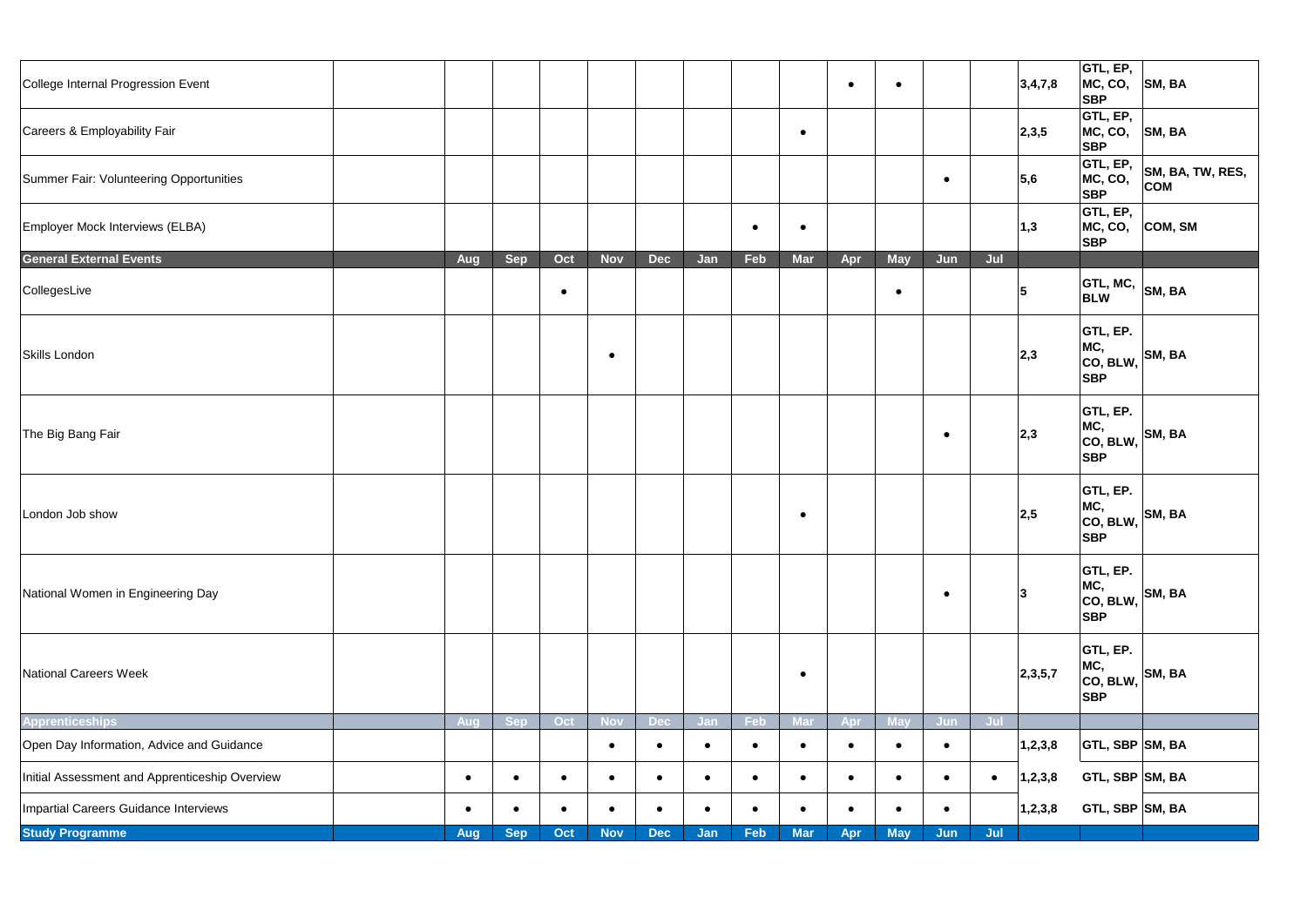| CV Building                                        |            |           |            |            | $\bullet$ | $\bullet$ |            |           |            |           |           | 2,3,8   | MC, SBP COM                    | GTL, EP, SM, BA, TW, RES,                 |
|----------------------------------------------------|------------|-----------|------------|------------|-----------|-----------|------------|-----------|------------|-----------|-----------|---------|--------------------------------|-------------------------------------------|
| <b>Interview Skills</b>                            |            |           |            |            |           | $\bullet$ | $\bullet$  |           |            |           |           | 2,3,8   | MC, SBP COM                    | $ $ GTL, EP, $ $ SM, BA, TW, RES,         |
| <b>Mock Interview Practice</b>                     |            |           |            |            |           |           | $\bullet$  | $\bullet$ |            |           |           | 2,3,8   | <b>GTL, EP,</b><br>MC, SBP COM | SM, BA, TW, RES,                          |
| Time Management and Personal Presentation          |            |           |            | $\bullet$  |           |           |            |           |            |           |           | 2,3,8   | GTL, EP,<br>MC, SBP COM        | SM, BA, TW, RES,                          |
| <b>Employment Rights and Responsibilities</b>      |            |           |            |            |           |           |            | $\bullet$ | $\bullet$  |           |           | 2,3,8   | MC, SBP                        | GTL, EP, SM, BA, TW, RES,<br> COM         |
| <b>Communication Skills</b>                        |            |           |            | $\bullet$  |           |           |            |           |            |           |           | 2,3,8   | MC, SBP COM                    | GTL, EP,  SM, BA, TW, RES,                |
| Behaviour and Absence Management                   | $\bullet$  | $\bullet$ |            |            |           |           |            |           |            |           |           | 2,3,8   | MC, SBP                        | $ $ GTL, EP, $ $ SM, BA, TW, RES,<br> COM |
| Labour Market Information                          |            |           |            |            |           | $\bullet$ | $\bullet$  |           |            |           |           | 2,3,8   | <b>GTL, EP,</b><br>MC, SBP COM | SM, BA, TW, RES,                          |
| <b>Work Experience Preparation</b>                 | $\bullet$  |           |            | $\bullet$  | $\bullet$ | $\bullet$ | $\bullet$  | $\bullet$ | $\bullet$  | $\bullet$ |           | 3,5,6   | GTL, EP,<br>MC, SBP COM        | SM, BA, TW, RES,                          |
| <b>Work Experience Placement</b>                   | $\bullet$  | $\bullet$ |            | $\bullet$  | $\bullet$ | $\bullet$ | $\bullet$  | $\bullet$ | $\bullet$  | $\bullet$ |           | 3,5,6   | GTL, EP,<br>MC, SBP            | SM, BA, TW, RES,<br> COM                  |
| Supported Learning (SEND) Enterprise               | $\bullet$  | $\bullet$ | $\bullet$  | $\bullet$  | $\bullet$ | $\bullet$ | $\bullet$  | $\bullet$ | $\bullet$  | $\bullet$ |           | 2,3,4,8 | GTL, EP,<br>MC, SBP COM        | SM, BA, TW, RES,                          |
| <b>ESOL YP and Pre-16 Curriculum Options Talks</b> |            |           |            |            |           | $\bullet$ | $\bullet$  |           |            |           |           | 2,3,4,8 | MC, SBP                        | GTL, EP,  SM, BA, TW, RES,<br> COM        |
| <b>Employability</b><br><b>Aug</b>                 | <b>Sep</b> | Oct       | <b>Nov</b> | <b>Dec</b> | Jan       | Feb       | <b>Mar</b> | Apr       | <b>May</b> | Jun       | Jul       |         |                                |                                           |
| <b>CV Clinics</b>                                  |            |           |            |            |           | $\bullet$ | $\bullet$  | $\bullet$ |            |           |           | 5       | <b>GTL, MC</b>                 | COM, RES, PS,<br>LEAD, SM, BA             |
| <b>Curriculum Focused Careers Talks</b>            |            |           |            |            | $\bullet$ | $\bullet$ | $\bullet$  |           |            |           |           | 5       | GTL, MC,<br><b>SBP</b>         | COM, RES, PS,<br>LEAD, SM, BA             |
| Job Search Support                                 |            |           |            |            |           |           | $\bullet$  | $\bullet$ | $\bullet$  | $\bullet$ |           | 2,3     | <b>SBP</b>                     | GTL, MC, COM, RES, PS,<br>LEAD, SM, BA    |
| <b>Employer Mock Interviews</b>                    |            |           |            |            |           | $\bullet$ | $\bullet$  |           |            |           |           | 6       | EP, CO                         | COM, RES, PS,<br>LEAD, SM, BA             |
| <b>Employer Visits</b>                             |            |           |            |            |           | $\bullet$ | $\bullet$  |           |            |           |           | 6       | EP, CO                         | COM, RES, PS,<br>LEAD, SM, BA             |
| Alumni Engagement                                  |            |           |            |            | $\bullet$ | $\bullet$ | $\bullet$  | $\bullet$ |            |           |           | 6       | <b>EP</b>                      | N/A                                       |
| Digital Skills (Enrichment)                        | $\bullet$  | $\bullet$ |            | $\bullet$  | $\bullet$ | $\bullet$ | $\bullet$  | $\bullet$ | $\bullet$  | $\bullet$ | $\bullet$ | 3       | MC, SBP                        | SM, BA, TW, RES,<br><b>COM</b>            |
|                                                    |            |           |            |            |           |           |            |           |            |           |           |         |                                |                                           |
| <b>Higher Education</b><br>Aug                     | <b>Sep</b> | Oct       | <b>Nov</b> | <b>Dec</b> | Jan       | Feb       | <b>Mar</b> | Apr       | <b>May</b> | Jun       | Jul       |         |                                |                                           |
| <b>UCAS Apply Registration</b>                     | $\bullet$  |           |            |            |           |           |            |           |            | $\bullet$ |           | 1,3,4   | GTL, MC,<br><b>SBP</b>         | COM, SM, BA                               |
| <b>UCAS Application Support</b>                    | $\bullet$  | $\bullet$ |            | $\bullet$  |           |           |            |           |            |           |           | 1,3,5   | <b>GTL, MC,</b><br><b>SBP</b>  | COM, SM, BA                               |
| College HE Fair                                    |            | $\bullet$ |            |            |           |           |            |           |            |           |           |         | GTL, MC,                       | COM, SM, BA                               |
|                                                    |            |           |            |            |           |           |            |           |            |           |           |         | CO, SBP                        |                                           |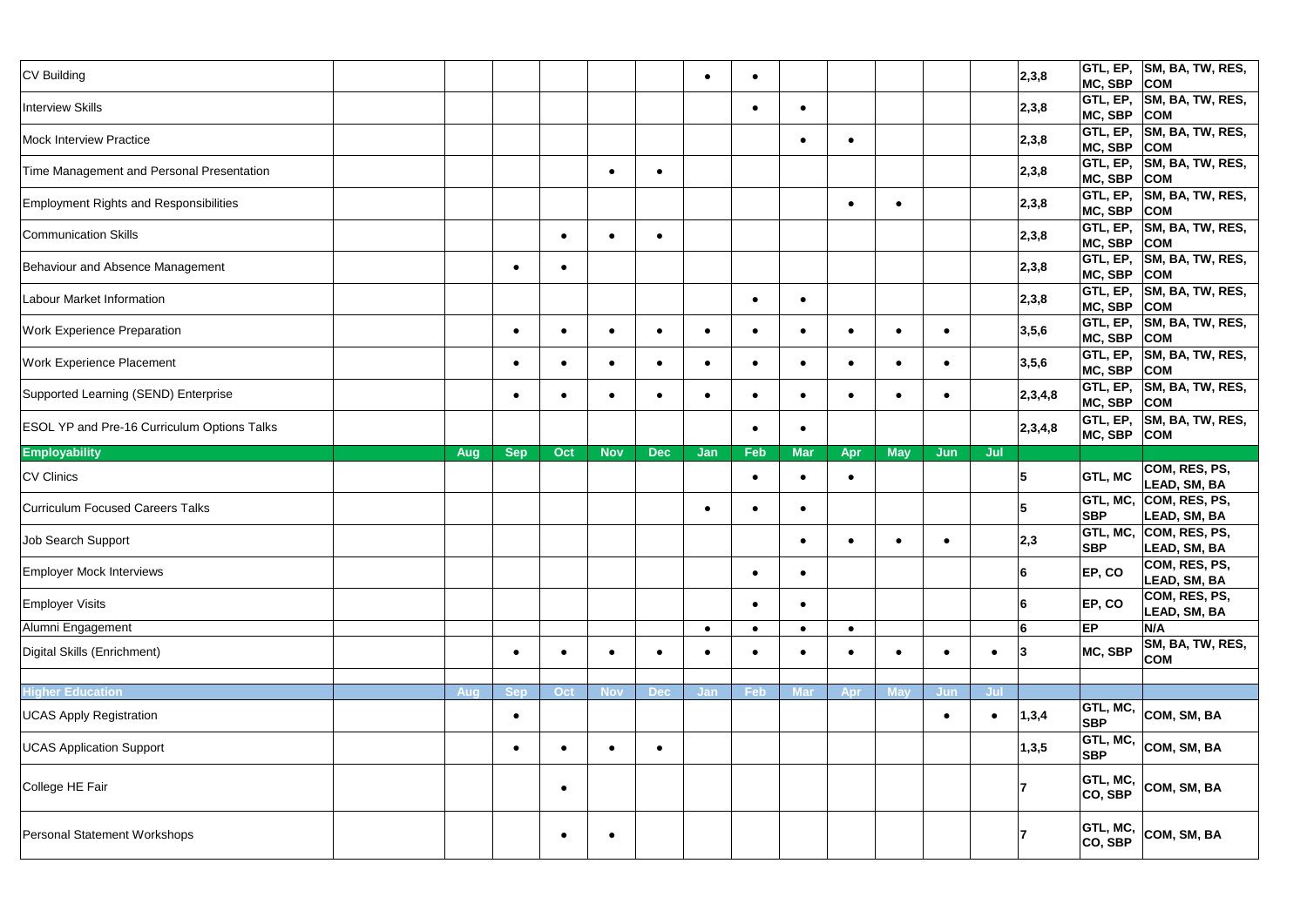| <b>Higher Education Mock Interviews</b>                  |                                                                                                                                                                                                                                                      |           |            |           |            |            |     | $\bullet$ | 0          |           |            |            |           |     | GTL, MC,<br>CO, SBP         | COM, SM, BA                                                                                                                                                                                                                                                                                                                                                 |
|----------------------------------------------------------|------------------------------------------------------------------------------------------------------------------------------------------------------------------------------------------------------------------------------------------------------|-----------|------------|-----------|------------|------------|-----|-----------|------------|-----------|------------|------------|-----------|-----|-----------------------------|-------------------------------------------------------------------------------------------------------------------------------------------------------------------------------------------------------------------------------------------------------------------------------------------------------------------------------------------------------------|
| <b>Student Finance Presentations</b>                     |                                                                                                                                                                                                                                                      |           |            |           |            |            |     | $\bullet$ |            |           |            |            |           |     | GTL, MC,<br> CO, SBP        | COM, SM, BA                                                                                                                                                                                                                                                                                                                                                 |
| <b>Student Finance Application Support</b>               |                                                                                                                                                                                                                                                      |           |            |           |            |            |     | $\bullet$ |            | $\bullet$ | $\bullet$  |            |           |     | GTL, MC,<br>CO, SBP         | COM, SM, BA                                                                                                                                                                                                                                                                                                                                                 |
| Why Go to University Sessions                            |                                                                                                                                                                                                                                                      |           |            |           |            |            |     |           |            |           | $\bullet$  |            |           |     | <b>GTL, MC,</b><br> CO, SBP | COM, SM, BA                                                                                                                                                                                                                                                                                                                                                 |
| Parent talks - Student Finance                           |                                                                                                                                                                                                                                                      |           |            |           |            |            |     |           |            |           |            |            |           | 1,2 |                             | N/A                                                                                                                                                                                                                                                                                                                                                         |
| <b>Higher Education External Events</b>                  |                                                                                                                                                                                                                                                      |           | <b>Sep</b> | Oct       | <b>Nov</b> | <b>Dec</b> |     | Feb       | <b>Mar</b> |           | <b>May</b> | <b>Jun</b> | Jul       |     |                             |                                                                                                                                                                                                                                                                                                                                                             |
| East London UCAS exhibition                              |                                                                                                                                                                                                                                                      | Aug       |            |           |            |            | Jan |           |            | Apr       |            |            |           | 1,7 | <b>GTL, MC,</b><br>CO, SBP  | COM, SM, BA                                                                                                                                                                                                                                                                                                                                                 |
| <b>HE Open Days</b>                                      |                                                                                                                                                                                                                                                      | $\bullet$ |            |           |            |            |     |           |            |           | $\bullet$  | $\bullet$  | $\bullet$ | 1,7 | GTL, MC,<br>CO, SBP         | COM, SM, BA                                                                                                                                                                                                                                                                                                                                                 |
| HE Taster Courses (www.unitasterdays.com)                |                                                                                                                                                                                                                                                      | $\bullet$ |            |           |            |            | -   | $\bullet$ |            |           | $\bullet$  |            | $\bullet$ | 1,7 | GTL, MC,<br> CO, SBP        | COM, SM, BA                                                                                                                                                                                                                                                                                                                                                 |
| Create Your Future (UCAS)                                |                                                                                                                                                                                                                                                      |           |            | $\bullet$ |            |            |     |           |            |           |            |            |           | 1,7 | <b>GTL, MC,</b><br> CO, SBP | COM, SM, BA                                                                                                                                                                                                                                                                                                                                                 |
|                                                          |                                                                                                                                                                                                                                                      |           |            |           |            |            |     |           |            |           |            |            |           |     |                             |                                                                                                                                                                                                                                                                                                                                                             |
| <b>GATSBY BENCHMARK</b>                                  | <b>STATEMENT</b>                                                                                                                                                                                                                                     |           |            |           |            |            |     |           |            |           |            |            |           |     |                             |                                                                                                                                                                                                                                                                                                                                                             |
| 1. A stable careers programme                            | agencies                                                                                                                                                                                                                                             |           |            |           |            |            |     |           |            |           |            |            |           |     |                             | Every college should have an embedded programme of careers education and guidance that is known and understood by learners, parents, teachers, employers and other                                                                                                                                                                                          |
| 2. Learning from career and labour market<br>information | Every pupil, and their parents, should have access to good-quality information about future study options and labour market opportunities. They will need the support of an<br>informed adviser to make best use of available information.           |           |            |           |            |            |     |           |            |           |            |            |           |     |                             |                                                                                                                                                                                                                                                                                                                                                             |
| 3. Addressing the needs of each pupil                    | Pupils have different career guidance needs at different stages. Opportunities for advice and support need to be tailored to the needs of each pupil. A school's careers<br>programme should embed equality and diversity considerations throughout. |           |            |           |            |            |     |           |            |           |            |            |           |     |                             |                                                                                                                                                                                                                                                                                                                                                             |
| 4. Linking curriculum learning to careers                | All teachers should link curriculum learning with careers. For example, STEM subject teachers should highlight the relevance of STEM subjects for a wide range of future<br>career paths.                                                            |           |            |           |            |            |     |           |            |           |            |            |           |     |                             |                                                                                                                                                                                                                                                                                                                                                             |
| 5. Encounters with employers and employees               | of enrichment activities including visiting speakers, mentoring and enterprise schemes.                                                                                                                                                              |           |            |           |            |            |     |           |            |           |            |            |           |     |                             | Every pupil should have multiple opportunities to learn from employers about work, employment and the skills that are valued in the workplace. This can be through a range                                                                                                                                                                                  |
| 6. Experiences of workplaces                             | Every pupil should have first-hand experiences* of the workplace through work visits, work shadowing and/or work experience to help their exploration of career<br>opportunities, and expand their networks.                                         |           |            |           |            |            |     |           |            |           |            |            |           |     |                             |                                                                                                                                                                                                                                                                                                                                                             |
| 7. Encounters with further and higher education          | All pupils should understand the full range of learning opportunities that are available to them. This includes both academic and vocational routes and learning in schools,<br>colleges, universities and in the workplace.                         |           |            |           |            |            |     |           |            |           |            |            |           |     |                             |                                                                                                                                                                                                                                                                                                                                                             |
| 8. Personal guidance                                     | to meet their individual needs.                                                                                                                                                                                                                      |           |            |           |            |            |     |           |            |           |            |            |           |     |                             | Every pupil should have opportunities for guidance interviews with a careers adviser, who could be internal (a member of school staff) or external, provided they are trained<br>to an appropriate level. These should be available whenever significant study or career choices are being made. They should be expected for all pupils but should be timed |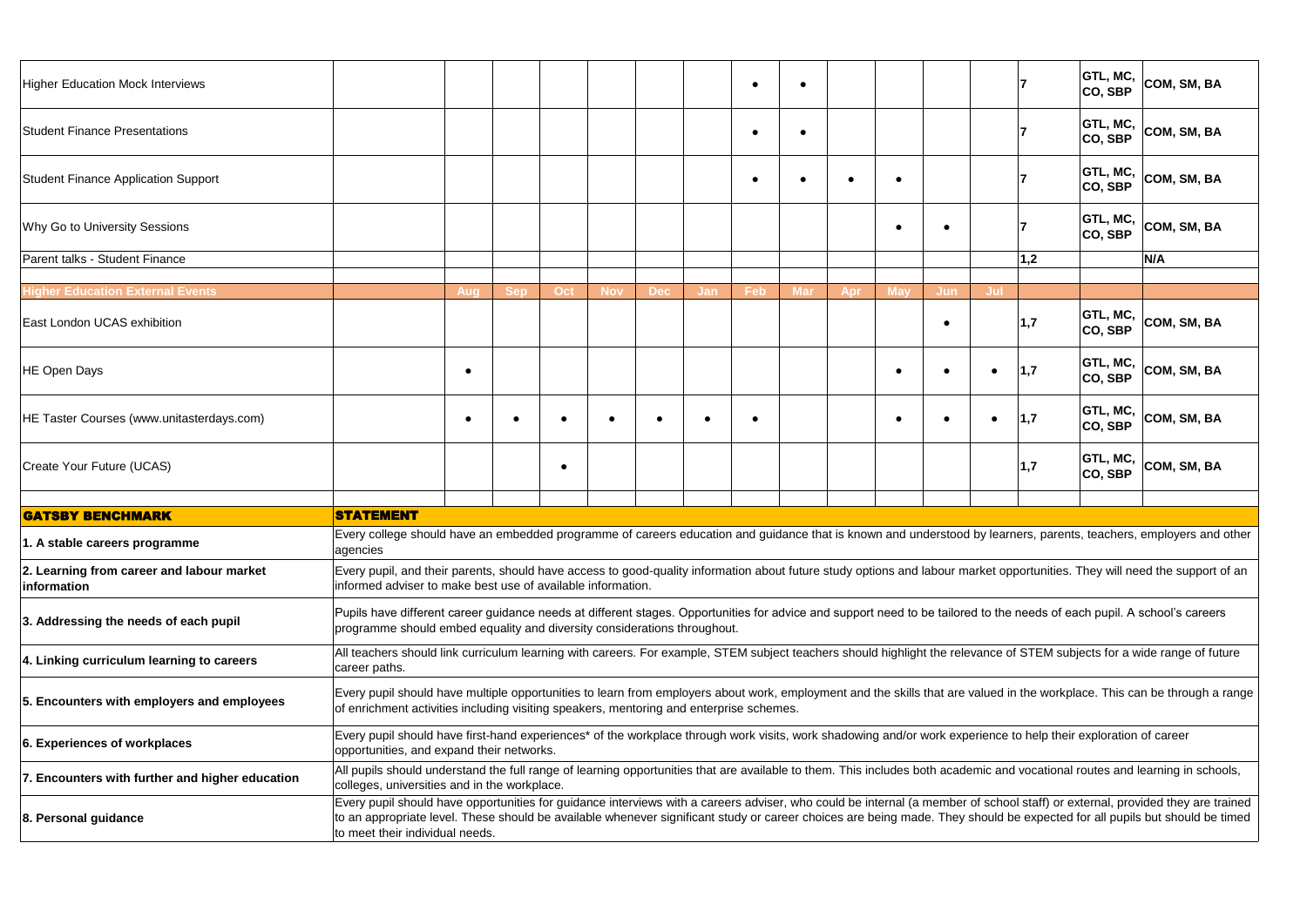| <b>ELBA Skills Profile</b>                | <b>STATEMENT</b>                                                                                                                            |
|-------------------------------------------|---------------------------------------------------------------------------------------------------------------------------------------------|
| 1. Communication (Spoken & Written) (COM) | The application literacy, ability to produce clear, structured written work and oral literacy, including listening and questioning skills.  |
| 2. Teamwork (TW)                          | The ability to respect others, co-operate, negotiate, persuade, contribute to discussions; the awareness of interdependence with others     |
| 3. Resilience (RES)                       | The ability to adapt to challenges and seek growth in them, as well as the idea of being able to bounce back from setbacks; includes fi     |
| 4. Problem Solving (PS)                   | The ability to analyse facts and circumstances to determine the cause of a problem, identify and select appropriate solutions.              |
| 5. Leadership (LEAD)                      | The ability or potential to organise and provide direction for a group of people to achieve a common goal.                                  |
| 6. Self-Management (SM)                   | The ability to act on initiative, identify opportunities and be proactive in putting forward ideas and solutions.                           |
| 7. Business Awareness (BA)                | The ability to set professional goals, the awareness of job application processes, and insight into the variety of job roles in businesses. |

ly and community

The ability others, co-operate, persuade, co-operations, respect to the available to discussion  $\overline{\phantom{a}}$ 

s; includes financial capability.

| <b>CDI FRAMEWORK</b>           | <b>STATEMENT</b>                                                                                                                  |
|--------------------------------|-----------------------------------------------------------------------------------------------------------------------------------|
| 1. Grow throughout life (GTL)  | Grow throughout life by learning and reflecting on yourself, your background, and your strengths                                  |
| 2. Explore possibilities (EP)  | Explore the full range of possibilities open to you and learn about recruitment processes and the culture of different workplaces |
| $ 3.$ Manage career (MC)       | Manage your career actively, make the most of opportunities and learn from setbacks                                               |
| 4. Create opportunities (CO)   | Create opportunities by being proactive and building positive relationships with others                                           |
| 5. Balance life and work (BLW) | Balance your life as a worker and/or entrepreneur with your wellbeing, other interests and your involvement with your family and  |
| 6. See the big picture (SBP)   | See the big picture by paying attention to how the economy, politics and society connect with your own life and career.           |